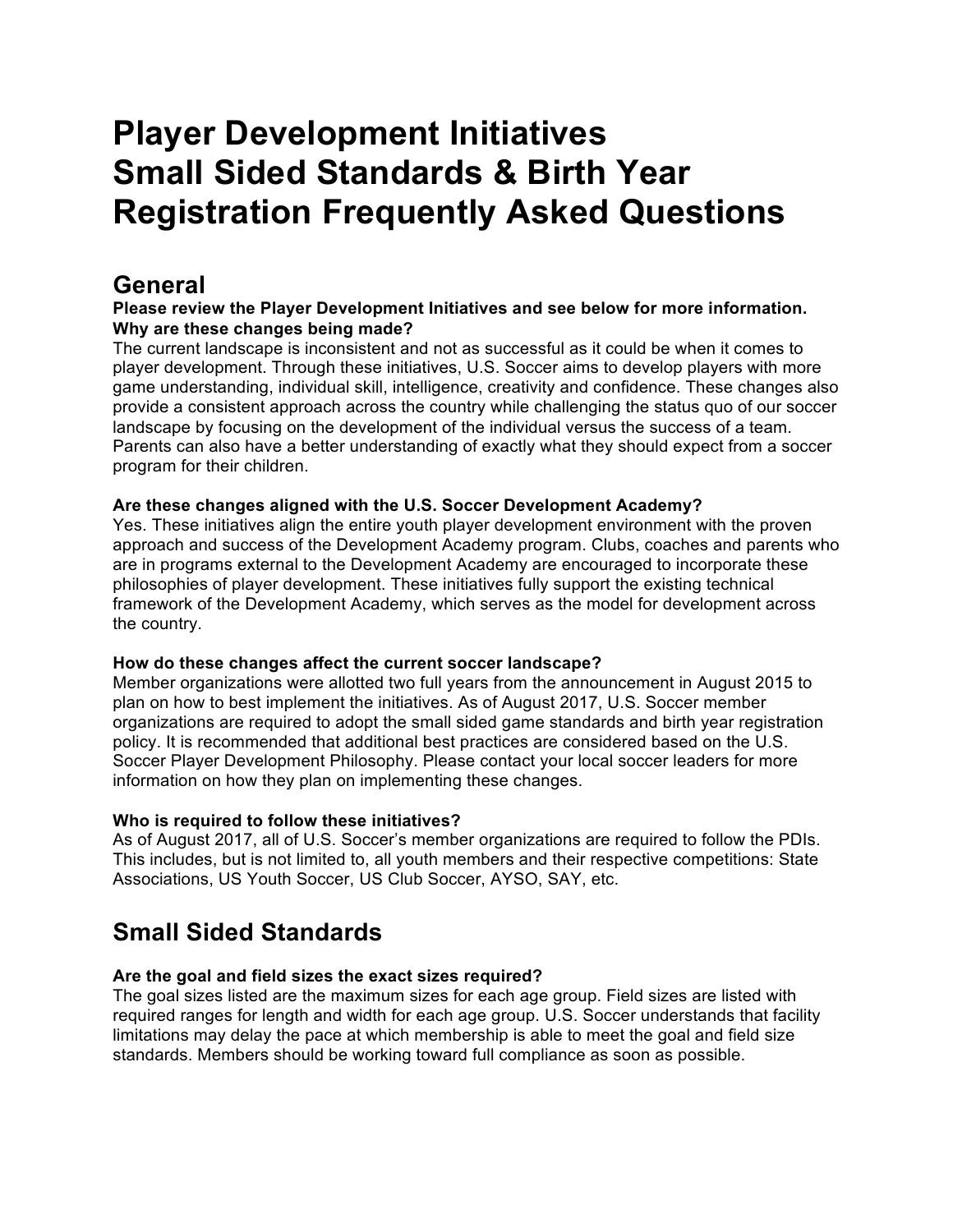#### **Is the goalkeeper included in the number of players for 4v4, 7v7 and 9v9?**

The 4v4 game model does not include goalkeepers. The 7v7 model is 6 field players and 1 goalkeeper per team, and the 9v9 model is 8 field players and 1 goalkeeper per team.

**What is the purpose of using quarters at for 4v4 play instead of halves?** The four quarters provide increased opportunities for a coach to manage substitutions and to guide players in a more controlled environment during the breaks in play. This should also reduce over-coaching during the periods of play. The transition from 4 quarters to 2 halves also allows players to gradually adapt to the full game environment, while considering the physical and cognitive development stages of the player.

#### **When does offside come into effect?**

Playing with offside begins at the U-9 age group, along with the 7v7 game model.

#### **Are there mandates or standards at age groups U-14 and older?**

Not yet. U.S. Soccer is examining the Zone 2 environment and many of these potential changes would reflect the standards already established by the Development Academy. Additional Zone 1 player development initiatives are also being considered. For specific details regarding how U14-U19 is going to be managed with the birth year registration initiative, please contact your local member organization.

# **4v4 Small Sided Standards:**

#### **Can a player dribble in from a corner kick or goal kick in 4v4 play?**

No. Corner kicks, goal kicks, and free kicks must be kicked or passed in. Dribble-ins are only acceptable as restarts when the ball has gone out over the sidelines.

# **7v7 Small Sided Standards:**

# **Are the build out lines mandatory for 7v7 play?**

Yes. The build out lines are required for 7v7 play at the U-9 and U-10 age groups. The build out line is used to promote playing the ball out of the back in an unpressured setting.

#### **Where should the build out line be located on the field?**

The build out line should be located halfway between the midfield line and the penalty area line on both sides of the field.

#### **Can small discs be used to denote the build out line?**

Yes. In the event that build out lines are not painted on the field, small discs or flat markers may be used. U.S. Soccer advises that no more than three discs or flat markers be used to denote the build out line. Above all, player safety should never be comprised as a result of the creation of the build out lines.

#### **Can the defending team cross the build out line as soon as the goal kick has been taken?**

No. The defending team may only cross the built-out line once the ball has LEFT the penalty area after the taking of a goal kick.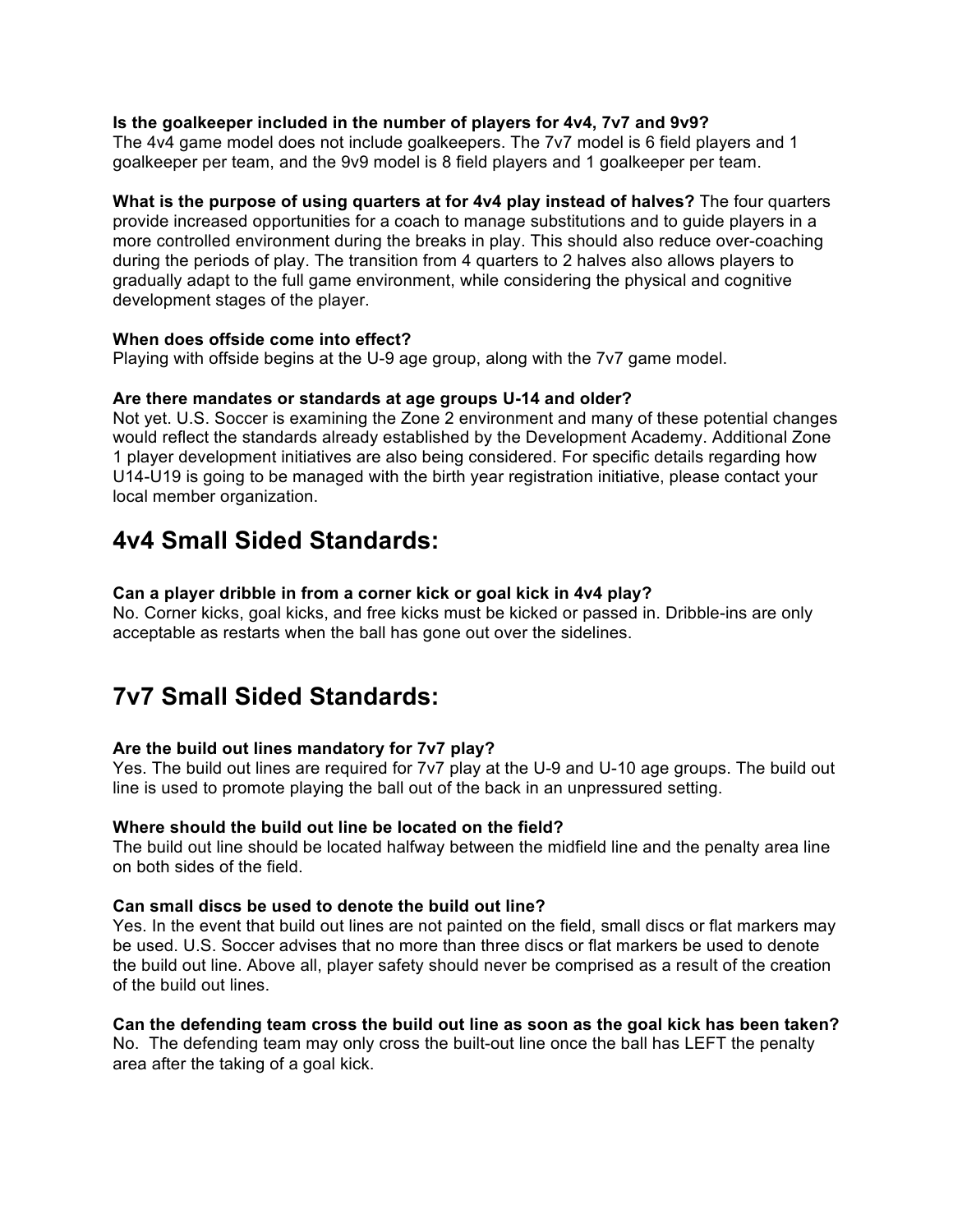#### **If a goalkeeper has the ball in his or her hands, how is the "six second rule" applied given the presence of the build out line?**

A goalkeeper may choose to play the ball from his or her hands before the opponent has retreated behind the build out line. In this case, the six second rule is not applied, as the goalkeeper has willingly decided to quickly restart play. If a goalkeeper has the ball in his or her hands, and is clearly waiting for the defending team to retreat behind the build out line, the six second period should be started only once the defending team has retreated behind the build out line. This allows for the attacking team to have more time and space to play out of the back in a skillful and tactical way.

# **Are there required formations for 7v7 play?**

These formations are recommended, but not mandated. For the 7v7 game model, the recommended formations are 1-2-3-1 or 1-3-2-1.

# **What happens if a defender crosses the build out line prematurely?**

The goal kick is taken again once defenders have retreated behind the build out line.

# **9v9 Small Sided Standards:**

#### **Are build out lines required for 9v9 play?**

No. While U.S. Soccer encourages playing out of the back in 9v9 play, the build out line is not required at this level.

#### **Are punting and drop kicks allowed in 9v9 play?**

Yes. Goalkeepers may punt or drop kick the ball in 9v9 play. The introduction of punting and drop kicks at this age is necessary, as both are commonplace in traditional 11v11 play. With that said, U.S. Soccer encourages goalkeepers to actively try to pass with their feet or roll the ball into play whenever possible.

#### **Are there required formations for 9v9 play?**

These formations are recommended, but not mandated. For the 9v9 game model, the recommended formations are 1-3-2-3 or 1-3-3-2.

# **Heading:**

# **Until what age is heading not allowed?**

Heading is not allowed through and including U-11 games.

#### **What happens if a player accidentally heads the ball at U11 or younger? Should play be stopped or play allowed to continue?**

Play should be stopped. Since there are no referees in 4v4, the requirement to stop play when a player heads the ball is left to the coaches. For 7v7 and 9v9 play, play should be stopped by the referee and an indirect free-kick awarded.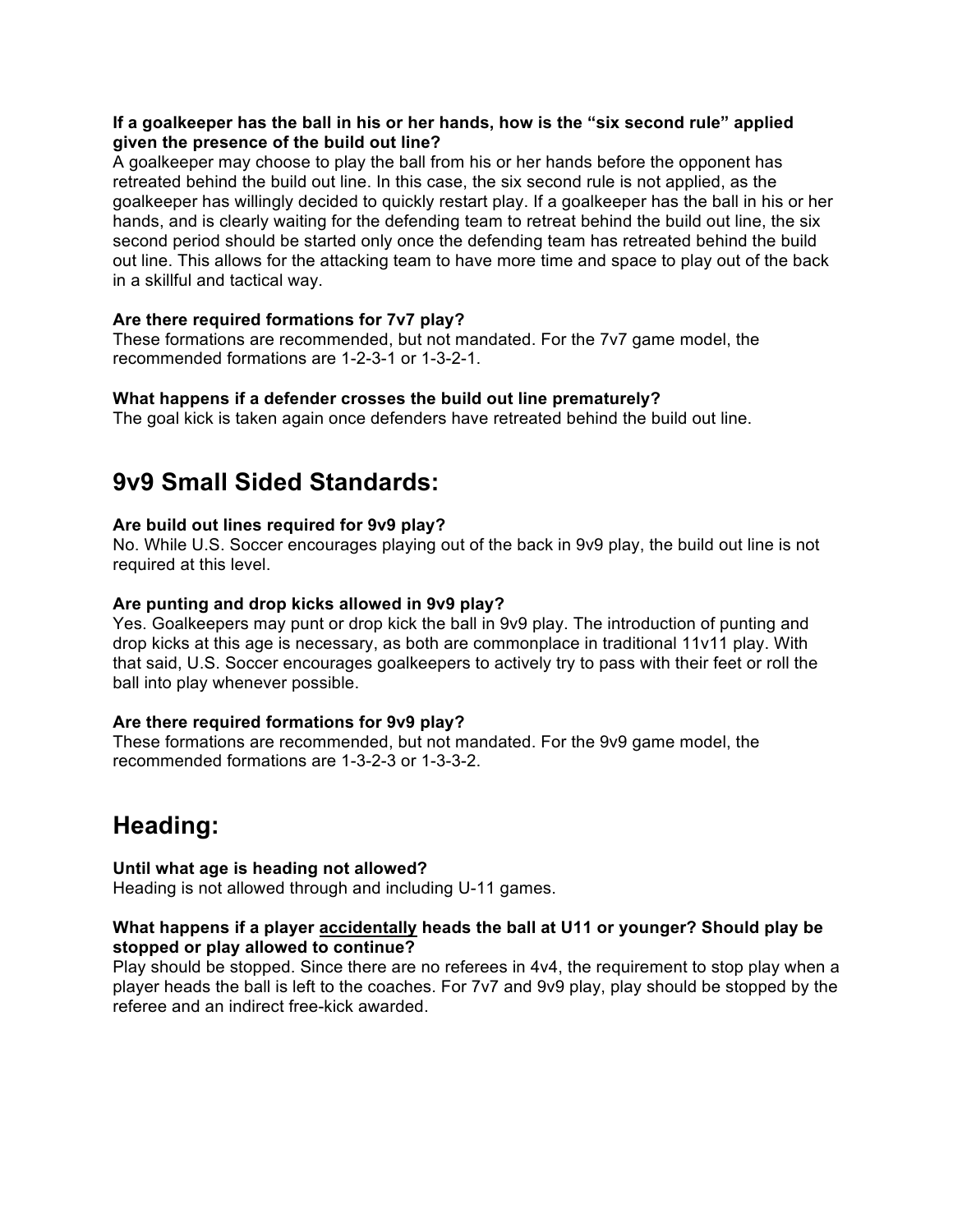### **What happens if an eleven year old is playing up in U12 and he or she deliberately heads the ball?**

It is the responsibility of the eleven year old player's coach and parent/legal guardian to ensure that he or she is educated and informed not to deliberately head the ball when playing in a U12 game. That said, if he or she does deliberately head the ball during a U12 game, play will continue so the normal flow of the game is not disrupted.

### **Can my U12 team participate in heading activities in practice with a regulation size soccer ball?**

Yes, however, U.S. Soccer mandates that heading activity with a regulation size soccer ball be limited to 30 minutes per week with a maximum of 15-20 headers per player, per week. The use of lightweight balls (foam, balloon, etc.) at this age group is encouraged when teaching heading technique.

# **Birth Year Registration:**

**Why is birth year registration going into effect for all levels of play and all age groups?**  Having players train and play according to their age and developmental stage supports the objectives of the small sided standards by focusing on the physiological and developmental needs of the player. This change is meant to better safeguard the development of youth players at all ages and levels.

# **Why can't there be different standards for recreational and competitive teams?**

There is no universal definition of what separates recreational from competitive soccer. In addition to supporting the overall objectives of player development, U.S. Soccer believes that having separate registration systems based on undefined levels of play would create unnecessary confusion, and this would not provide a consistent approach across the soccer landscape. Players should also be provided the opportunity to develop to best of their abilities regardless of the level of play in which they are participating.

#### **Is my son or daughter still going to be able to play with his or her friends and classmates?**

The answer to this depends on a variety of factors, and one major consideration is how your club is making teams. Playing on a team with all of your friends isn't always a reality in the current environment. This is similar to not having all of your friends in the same class or classes at school. Another factor is that the age cutoff used for school registration varies across the country. This means that there are already a variety of unique player age and grade combinations. Participation in scholastic sports can also impact the composition of some teams, so clubs should plan accordingly for players leaving club soccer for school sports. The placement of individual players on specific teams will remain a function of the local club and league to help find the players the best possible environment for their development.

# **Don't you realize that you're breaking up my existing team?**

U.S. Soccer recognizes that making these changes can impact existing teams in the short term. However, players joining and leaving teams is something that already happens regularly throughout country. There are a variety of factors that require teams to evolve and adapt including player maturity rates, moving away, focusing on new interests or their soccer abilities differentiating from their peers. Again, both small sided standards and birth year registration support the development of the individual player as a priority over team success.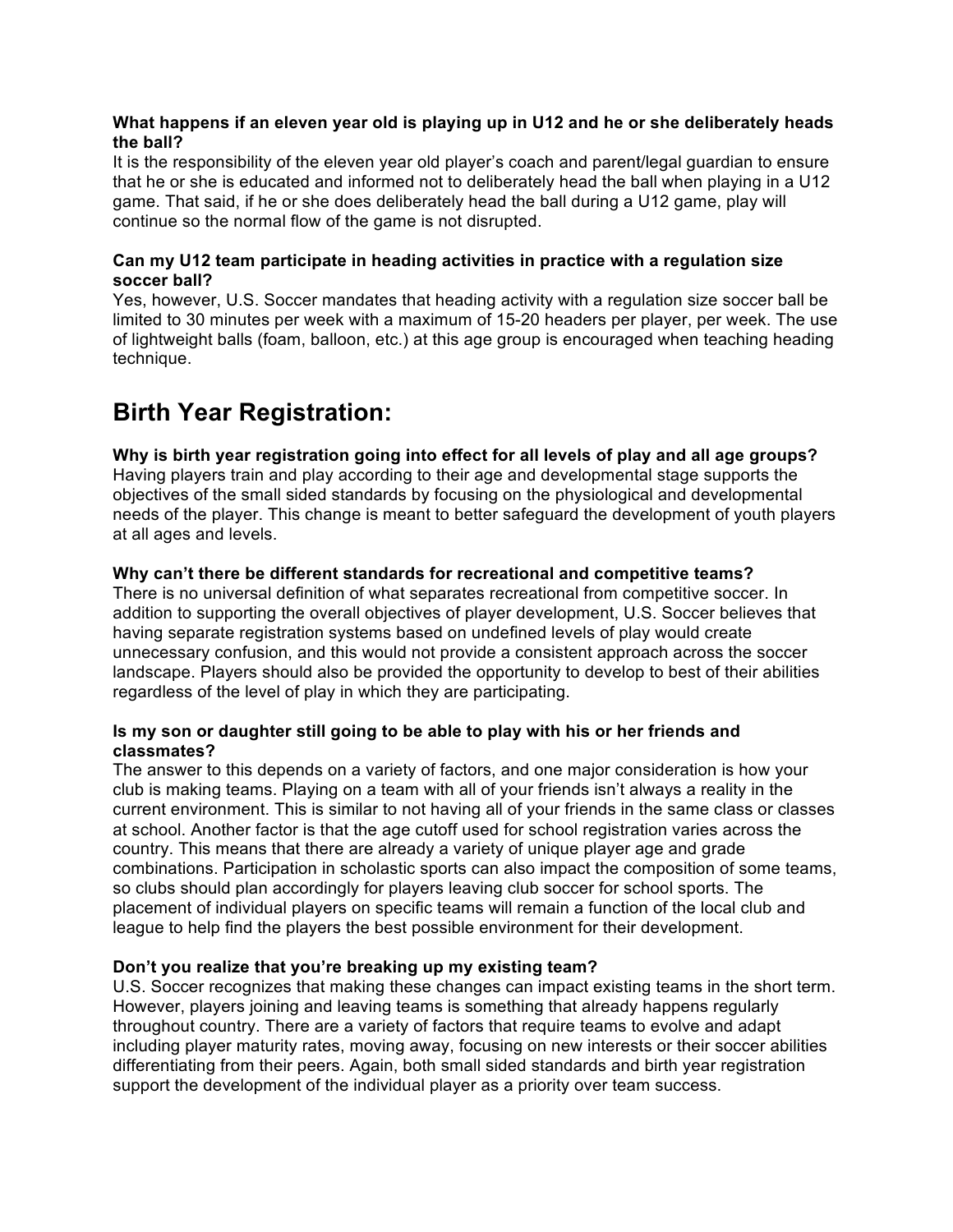#### **How can teams continue to be registered together?**

Players still have the ability to "play up" with older teammates. In addition to being on a team with their peers, "playing up" can also allow players to compete in a more challenging environment, which can aid in their future development.

#### **Will a player miss any time playing soccer due to the change to birth year registration?**

No. Players will have the ability to play with their birth year team, or "play up" with teams in older birth years.

#### **What is "playing up" and are players able to "play down"?**

Players have the ability to "play up" with teammates at older age groups, based on birth year. Players are not permitted to "play down" with teammates at younger age groups, based on birth year.

#### **What is "relative age effect"?**

Relative age effect (RAE) refers to the selection bias towards players born earlier in the calendar year. Registering players according to birth year will help everyone understand and better identify the potential for bias. Birth year registration is not intended or expected to eliminate relative age effect.

#### **How does this change fix "relative age effect"?**

The player development initiatives do not claim to fix this issue. However, having players grouped by birth year does make it easier to understand for parents and coaches.

#### **How do I determine the birth year used for a competition?**

Birth year registration should be based on the year in which the season ends. For example, if a season begins in the fall of 2017 and ends in the summer of 2018 (ex: 2017-18 season), the players would be registered based on their age in the year 2018. Competitions that take place in a single year (ex: fall of 2018 only) should use that year to determine birth year. To simplify determining the age group, just subtract the birth year from the year the season ends. Year Season Ends – Birth Year = Age Group:

- \_2017-**18 2003** = **U15**
- \_2022-**23 2016** = **U7**
- \_**2018 2012** = **U6**

Please refer to the Birth Year and Season Matrix for more detailed information.

#### **What are some practical approaches to help manage the team environment?**

Embrace the diminished role of the team concept at younger ages and have players participate as a pool of players. One method is to try using mixed age groups for teams based on the small sided standards. An example of this would be a U11/12 team instead of separate U11 and U12 teams. For younger ages, you could create teams based on the first and last six months of the year so that players are organized Jan. to June and July to Dec. Offering multiple teams per birth year can help diminish the effects of RAE and assist with managing scholastic sport participation.